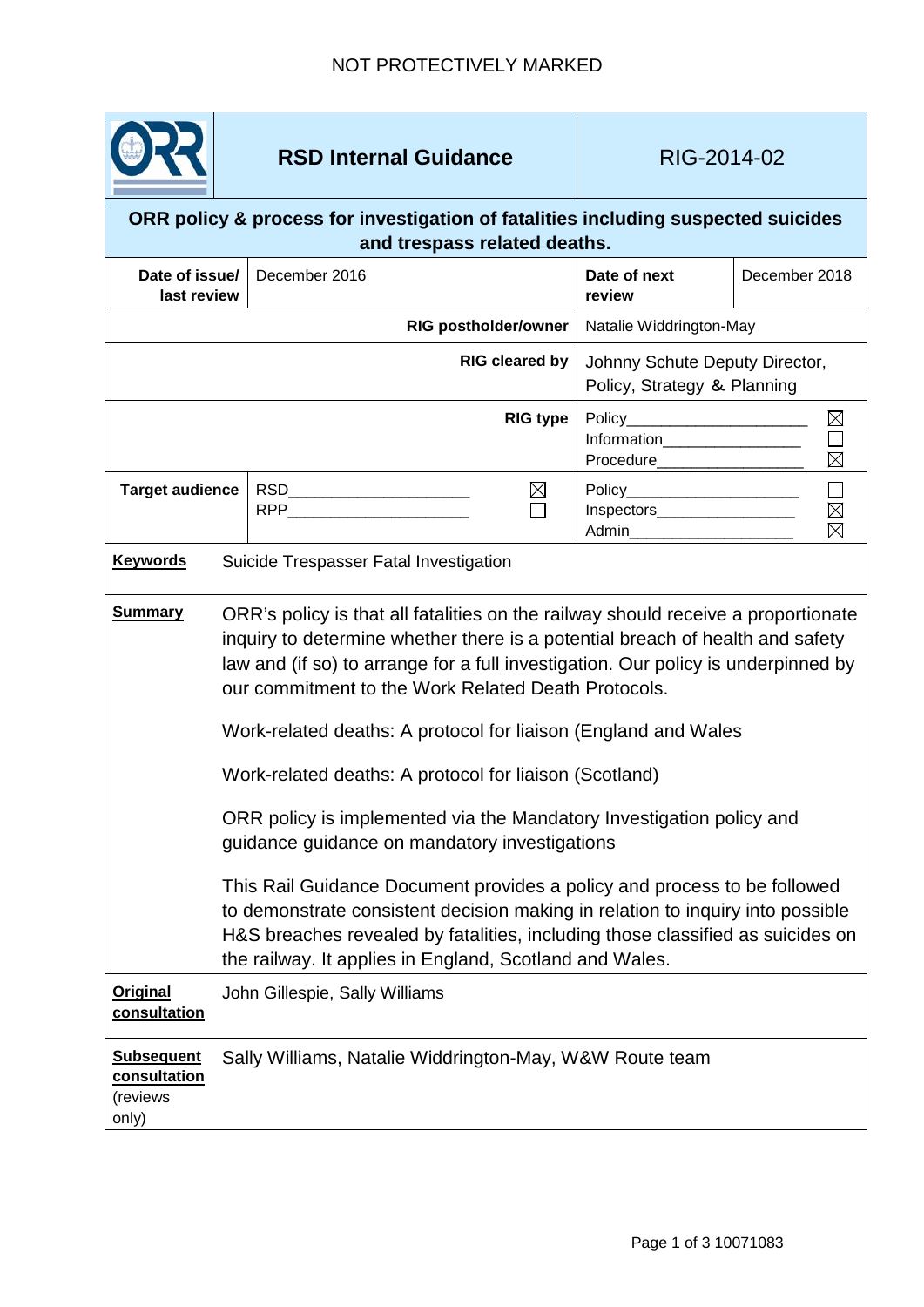| <b>Detail</b> | <b>Policy:</b>                                                                                                                                                                                                                                                                                                  |  |  |  |  |
|---------------|-----------------------------------------------------------------------------------------------------------------------------------------------------------------------------------------------------------------------------------------------------------------------------------------------------------------|--|--|--|--|
|               | All fatalities notified to ORR should receive a proportionate<br>$\bullet$<br>inquiry to determine whether there has been a breach of H&S<br>law;                                                                                                                                                               |  |  |  |  |
|               | ORR will keep a record to demonstrate that proportionate inquiry<br>$\bullet$<br>has been undertaken; and                                                                                                                                                                                                       |  |  |  |  |
|               | the Principal Inspector shall make arrangements for a<br>$\bullet$<br>proportionate inquiry to be carried out and records kept of<br>decisions.                                                                                                                                                                 |  |  |  |  |
|               | <b>Guidance:</b>                                                                                                                                                                                                                                                                                                |  |  |  |  |
|               | 1.<br>For all fatalities, a decision is needed on whether there is a<br>potential health and safety breach that merits investigation.                                                                                                                                                                           |  |  |  |  |
|               | 2.<br>For all fatalities, that decision will need to be taken, in the first<br>instance, on the basis of facts revealed by the report of the event and<br>some initial enquiries.                                                                                                                               |  |  |  |  |
|               | 3.<br>Where we find that the circumstances of the death fall to another<br>enforcing authority, we will pass the details to them immediately by<br>telephone and confirming by e mail/fax, making a record that we have<br>done so in an investigation non-case folder.                                         |  |  |  |  |
|               | Where another investigating authority is involved i.e. BTP or<br>4.<br>RAIB, this does not remove the need for us to make proportionate<br>enquiries in order to meet our obligations to establish whether there<br>have been serious breaches of H&S law.                                                      |  |  |  |  |
|               | 5.<br>For some fatalities, such as the death of a worker in the course of<br>their employment, a passenger on the network, there is a presumption<br>that a proportionate investigation will be required following the<br>investigation process investigation process map and Work Related<br>Deaths Protocols. |  |  |  |  |
|               | 6.<br>The Principal Inspector should put in place a process that<br>achieves the objectives. A suitable process is set out below:                                                                                                                                                                               |  |  |  |  |
|               | ORR (IA or office admin officer) receives a notification of a fatality                                                                                                                                                                                                                                          |  |  |  |  |

• ORR (IA or office admin officer) receives a notification of a fatality on the railway, usually via telephone, the NR Daily Log or a BTP